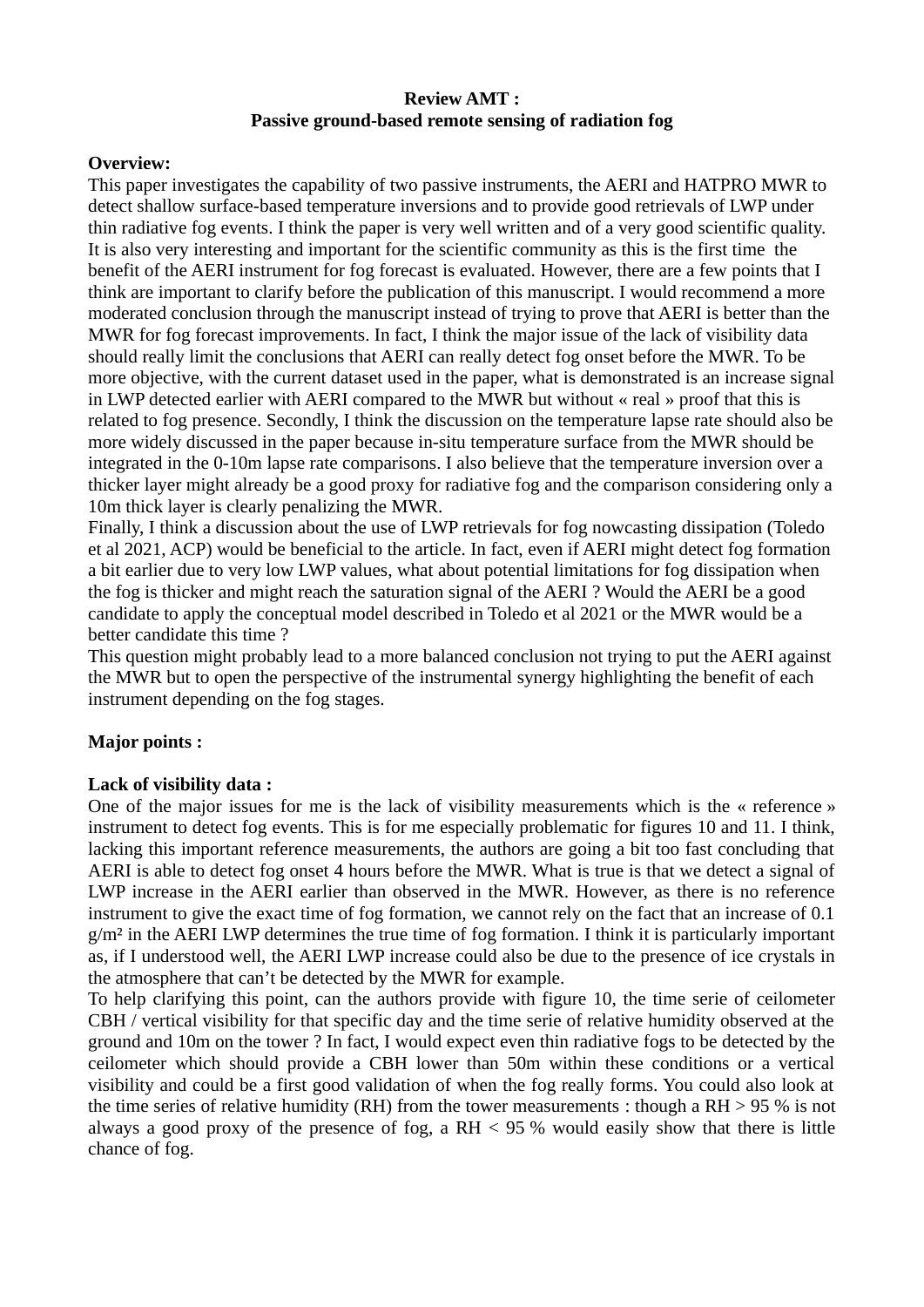I think this lack of visibility data might also be problematic for the definition of the 13 fog cases provided in table 3. I understand that only two criteria have been used : an increase in the downwelling infrared radiances representative of a cloud presence and no cloud detected above 200m by the MMCR. However, as mentioned later in the manuscrit, the ceilometer CBH should be used to detect clouds with CBH below 50m or ceilometer data providing a vertical visibility in general informing of fog presence to at least avoid wrongly classifying low clouds (with a CBH < 200 m) in fog if they do not reach the ground.

It would be interesting to specify for each of the 13 fog events identified the maximal CBH or vertical visibility height within each fog event detected by the CT25K to be sure that no potentially « low louds » have been wrongly classified as fog.

The current methodology used in the paper is particularly questioning when looking at figure 3 which shows the ceilometer CBH for an identified radiative fog starting at 2 UTC and ending at 12 UTC. Here the ceilometer CBH is around 1300 m until 3h30 while table 3 specifies a starting fog time at 2 UTC : could you explain how fog could form even in the presence of this low cloud and why the MMCR does not detect any cloud at that altitude ?

The definition of the fog events used in this study is also questionable when it is mentioned line 223 that, for some fog events, no CBH or vertical visibility is provided by the ceilometer : in that case how can we be sure that the increase in downwelling infrared radiances is not due to ice particles instead of fog presence that would not be detected by the ceilometer ?

### **Temperature lapse rate :**

It is well known that MWRs can not provide two independent informations of temperature at surface and 10m a.g.l as their vertical resolution is approximately higher than 50m. This is a common approach to combine the MWR with an in-situ surface station (either the one provided with the HATPRO or an external station as MWRs are often deployed in instrumented sites). This combination is used for atmospheric boundary layer height detection and the detection of stable boundary layer conditions from MWR measurements often based on the temperature difference between a higher altitude level and 50m (and not the MWR retrievals at 0m). In that sense, I think figure 6 is not entirely objective in the way the MWR lapse rate is evaluated and compared against the AERI. However, this figure demonstrates the capability of the AERI to retrieve this lapse rate while the MWR can't without integrating the surface station. For a more balanced conclusion, I would first recommend to include in figure 6, the comparison with the MWR lapse rate calculated with the in-situ surface temperature station integrated with the MWR (as it is shown in Appendix B).

Additionally, I think the authors should also compare the AERI lapse rate and MWR lapse rates together with higher altitude levels (like T100m-T50m). This is important because even if the figure demonstrates the capability of the AERI to better capture the 0-10m temperature inversion, I am not entirely convinced that the 0-10m lapse rate is the « key » proxy of fog formation. I expect temperature inversions during radiative fog to spread over a larger atmospheric layer, where there is a high chance that the MWR can detect the inversion as well as the AERI and could already be an information sufficient to improve fog nowcasting. As for data assimilation, an improved lapse rate between 0 and 10m seems too resolved compared to the capability of current data assimilation systems (and knowing that surface stations are already assimilated in NWP models, I think it is really pertinent to investigate the MWR capability versus AERI on a larger layer than only 10 m…).

### **Minor points :**

line 84 : large error during thin fogs → large **relative** errors during thin fogs